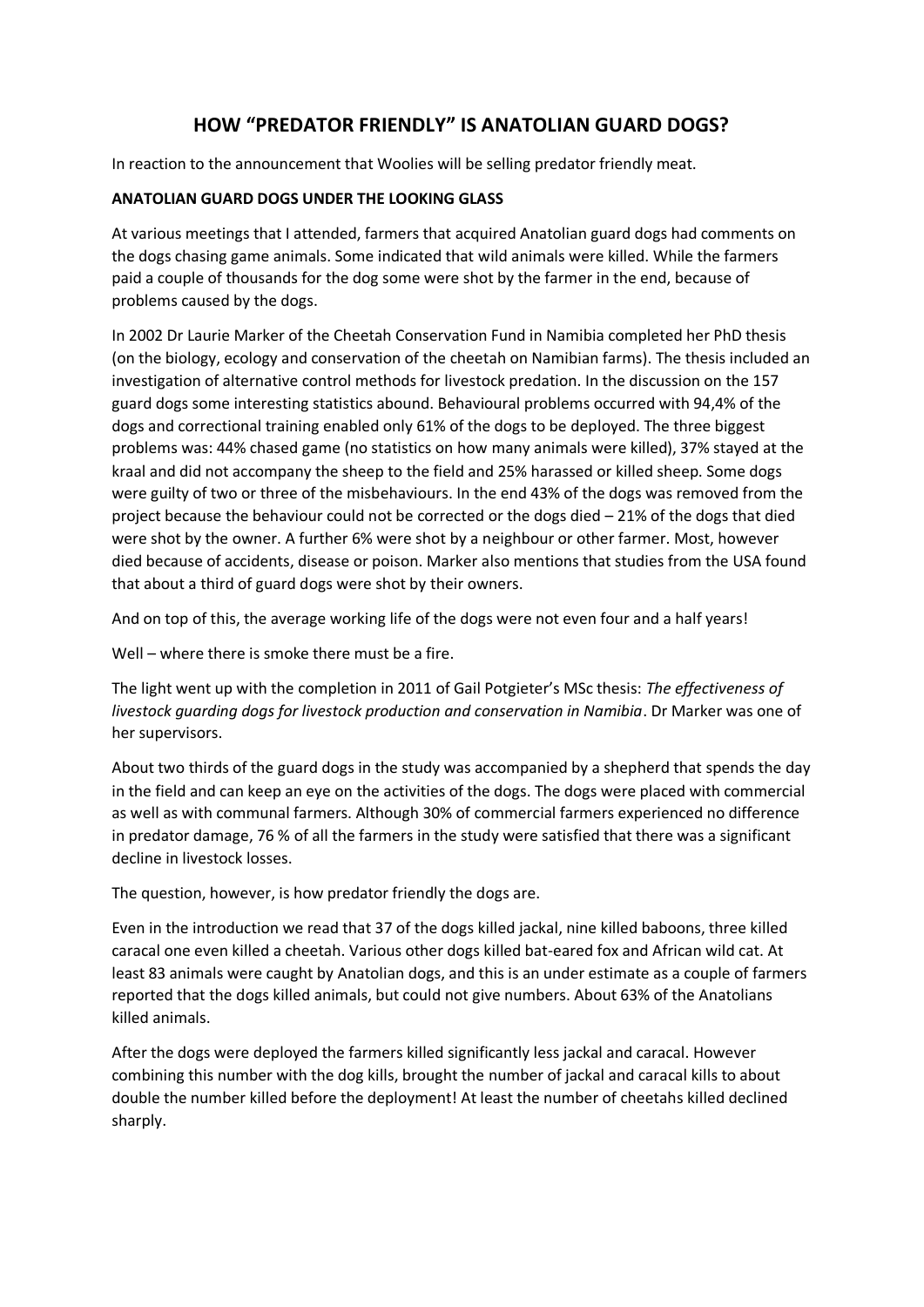For the farmers this is not a problem because the predators and even the baboon is legitimate targets as they cause stock losses. A number of international conservation specialist recommend a combination of lethal and non-lethal where damage-causing animals are plentiful.

## HOW DOES THIS SITUATION COMPARE WITH OVERSEAS COUNTRIES?

Contrary to the South African situation where human-animal conflict resides under Nature Conservation, The National Wildlife Services and the National Wildlife Research Centre (NWRC) of the USA resides under Agriculture.

Here in SA the nature conservation departments are suffering heavily under chronic funding shortages and human-wildlife conflict cannot be solved in this way. The first noticeable aspect of the USA system is the budget for Wildlife Services. In 2012 it was nearly \$150mill and the NWRC got about \$15mill. Annually up to 150 publications are added to the database on human wildlife conflict. This organization also boasts to be the world leader in the field of non-lethal damage control. Publications from the 1980s exists on the use of guard dogs to limit damage to livestock.

The NWRC publish an annual report on their accomplishments. Shortly before the turn of the century non-lethal control of coyote was the aspect receiving lots of attention. In just under a decade this aspect has disappeared from the publication and in the 2011 issue one aspect on coyotes was the development of a new poison from natural substances that would not cause any secondary poisoning and no pollution of the environment. In the 2014 issue one of the aspects is to increase the selectivity of the M44 (an apparatus that shoots poison in the mouth of the coyote when it is activated).

So – let me summarise: An organization with more than 50 highly qualified researchers and more than adequate budget could not, over a period of 30years, come up with non-lethal methods that could fully replace all lethal methods! (And they seems to be out of ideas)

Another example from Australia: The 1080 poison has been in use in Australia for over 50 years to rid them of all kinds of "problem animals". The government is limiting the use of this substance and is looking at replacements. (This example is not on predators). The government supplied 5mill Aus \$ (about R20mill at the exchange rate of the time) to find alternative solutions. Various researchers form a variety of disciplines, worked with environmental activists on the "Alternatives to 1080" program.

The outcome in 2011 found that shooting (by professional hunters) was the only solution that could achieve relief of the problem and compare to the effect of 1080. The only other potential solution that is still being refined is the use of another poison that does not have the negative environmental effects of 1080.

To get back to the guard dogs – Quite a number of published guidelines on best deployment of guard dogs stipulate that a dog, depending on the terrain and density of vegetation, can guard 200- 300 head of sheep in an area of about 200-300ha. Even though dog senses are much more acute than human senses, it still is limited and it is logic that a dog cannot guard unlimited numbers livestock on unlimited large areas.

This is why I have a question mark behind at least one of the instances in the article by McManus *et al* where 1 dog drastically reduced damage on a 6 500 ha farm with a flock of over 3 000 sheep.

Or wait – could this just possibly be an example of how effective the killing of the damage-causing jackal or caracal individuals could be, when the dog kills the predators that attack the sheep?